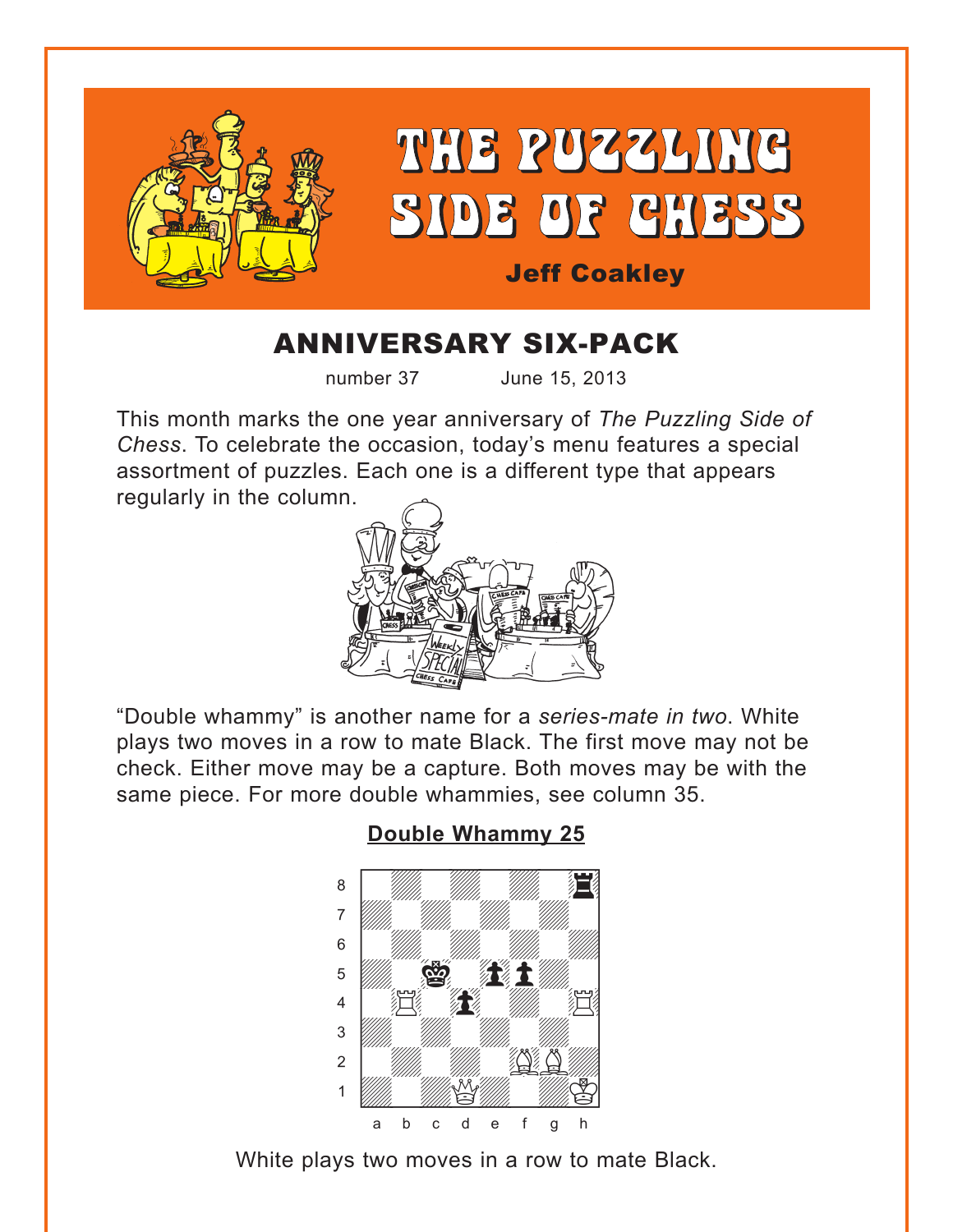<span id="page-1-0"></span>In a switcheroo, the goal is to put the black king in checkmate by switching the position of two pieces. No actual chess moves are made. The pieces simply swap squares. Any two pieces can switch places. Colours do not matter. You can trade white with white, black with black, or white with black. The position after the switch must be legal. For more switcheroos, see column 31.



**Switcheroo 30** 

Switch two pieces so that Black is in checkmate.

A *triple loyd* is three puzzles in one. In each part, your task is to place the black king on the board to achieve a specific goal. The resulting position must be legal. For more triple loyds, see column 32.



**Triple Loyd 22** 

Place the black king on the board so that:

- A. Black is in checkmate.
- B. Black is in stalemate.
- C. White has a mate in 1.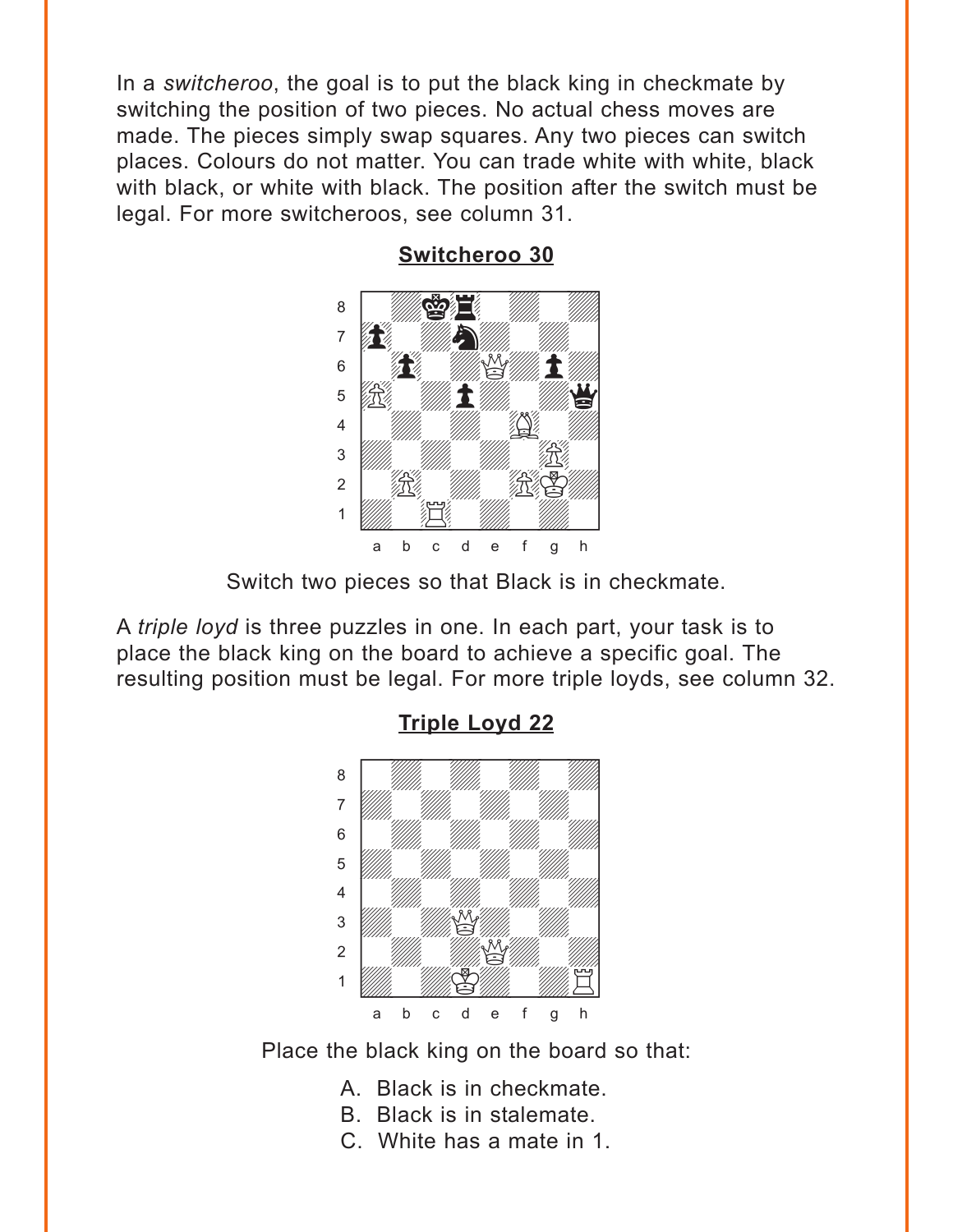<span id="page-2-0"></span>The task in a *proof game* is to show how a given position can be reached in a legal game. This puzzle has the move stipulation "4.0" which means that the position must be reached after exactly four moves by each side. For more proof games, see column 29.



**Proof Game 19** 

This position was reached after Black's fourth turn. What were the moves?



In construction tasks, the object is to compose a position that achieves a certain goal, such as maximizing the number of mates-in-one. Stipulations are added concerning which pieces are used, and whether pawn promotions or discovered checks are allowed. Constructed positions must be legal. (Black must have a legal move on their previous turn to reach the position.) For more construction tasks, see column 24.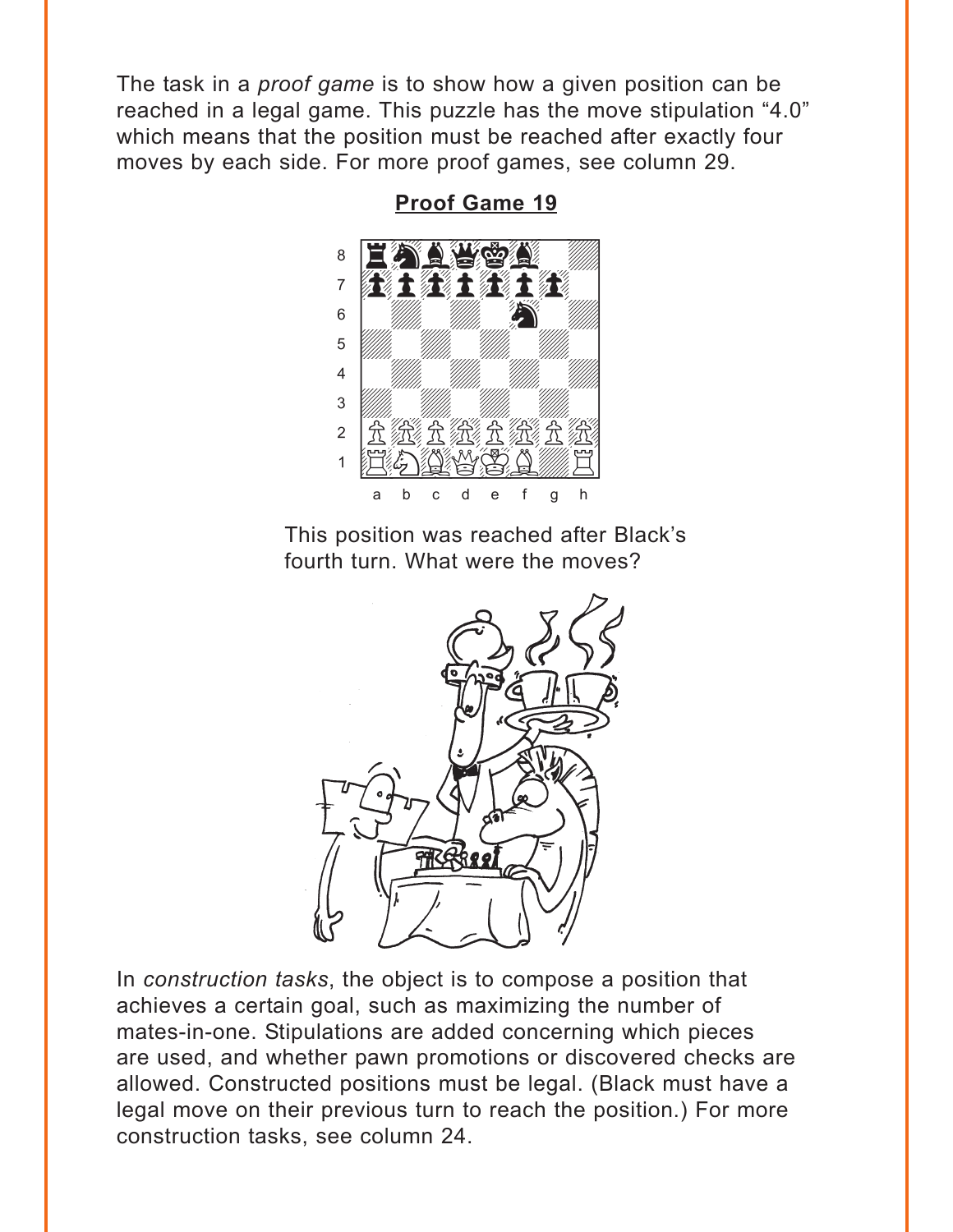# **[Construction Task 05](#page-6-0)**

<span id="page-3-0"></span>

Construct a position with a white king, rook, bishop, and knight against a lone black king so that White has the most mates in one move.

- 5A. Discovered checks are not allowed.
- 5B. Discovered checks are allowed. (Each different move by a piece that uncovers mate is counted separately.)

In a *Who's the Goof?* puzzle, the task is to explain why the position is illegal. A chess position is *legal* if it can be reached in an actual game, starting from the initial array and following the rules of normal play. For more goofs, see column 34.



**[Who's the Goof? 19](#page-7-0)**

Why is this position illegal?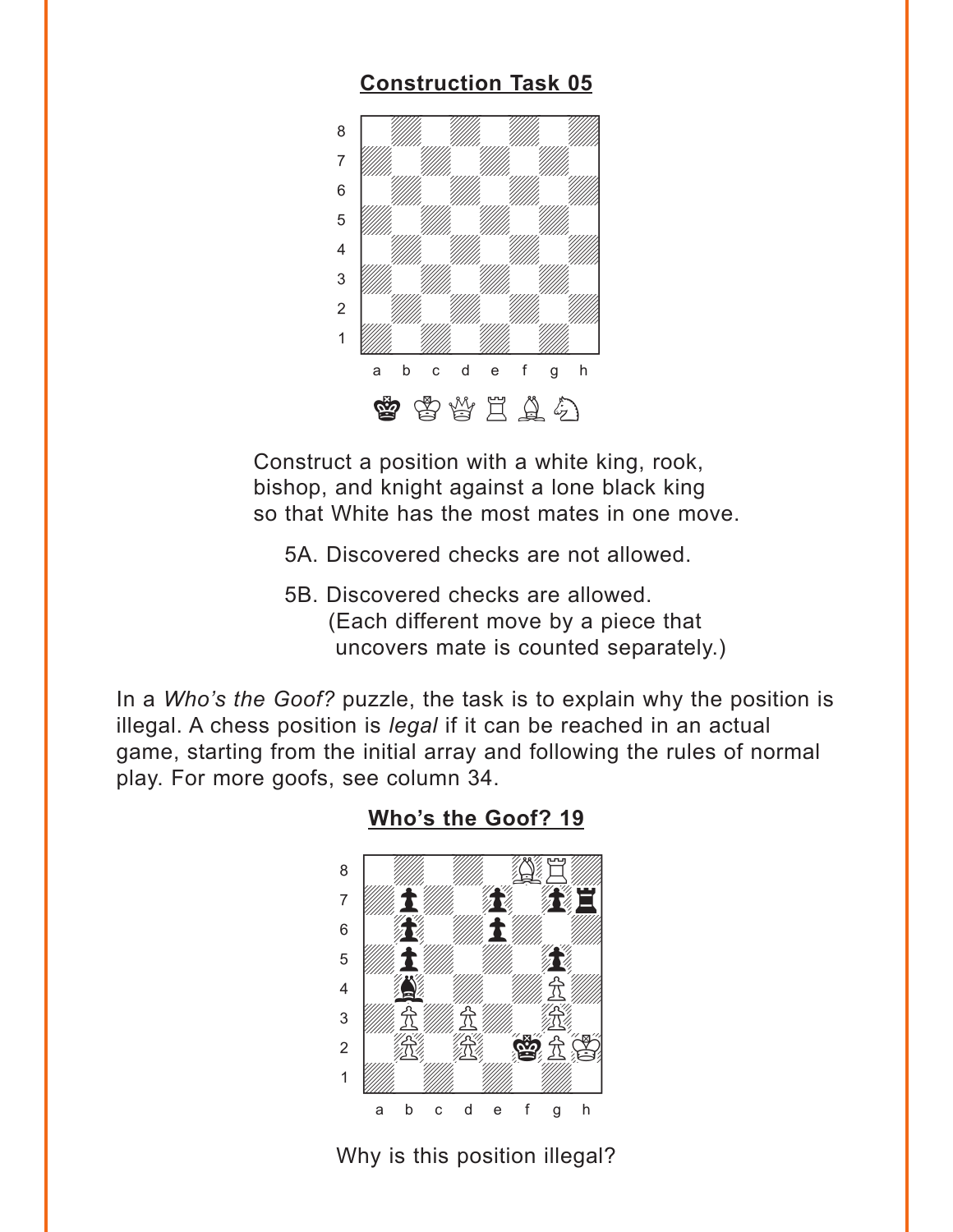<span id="page-4-0"></span>It's been a fun year for me at the Chess Cafe. I hope you liked the puzzles.

Thanks to Mark Donlan for all the work he does "behind the diagrams".



# **SOLUTIONS**

All problems by J. Coakley. Puzzles 2 and 5 are from *Winning Chess Puzzles For Kids Volume 2* (2010). The others are *ChessCafe.com* originals (2013).

*PDF hyperlinks*. You can advance to the solution of any puzzle by clicking on the underlined title above the diagram. To return to the puzzle, click on the title above the solution diagram.



## **[Double Whammy 25](#page-0-0)**

The white rook captures on d4 to set up a discovered check and then returns to b4.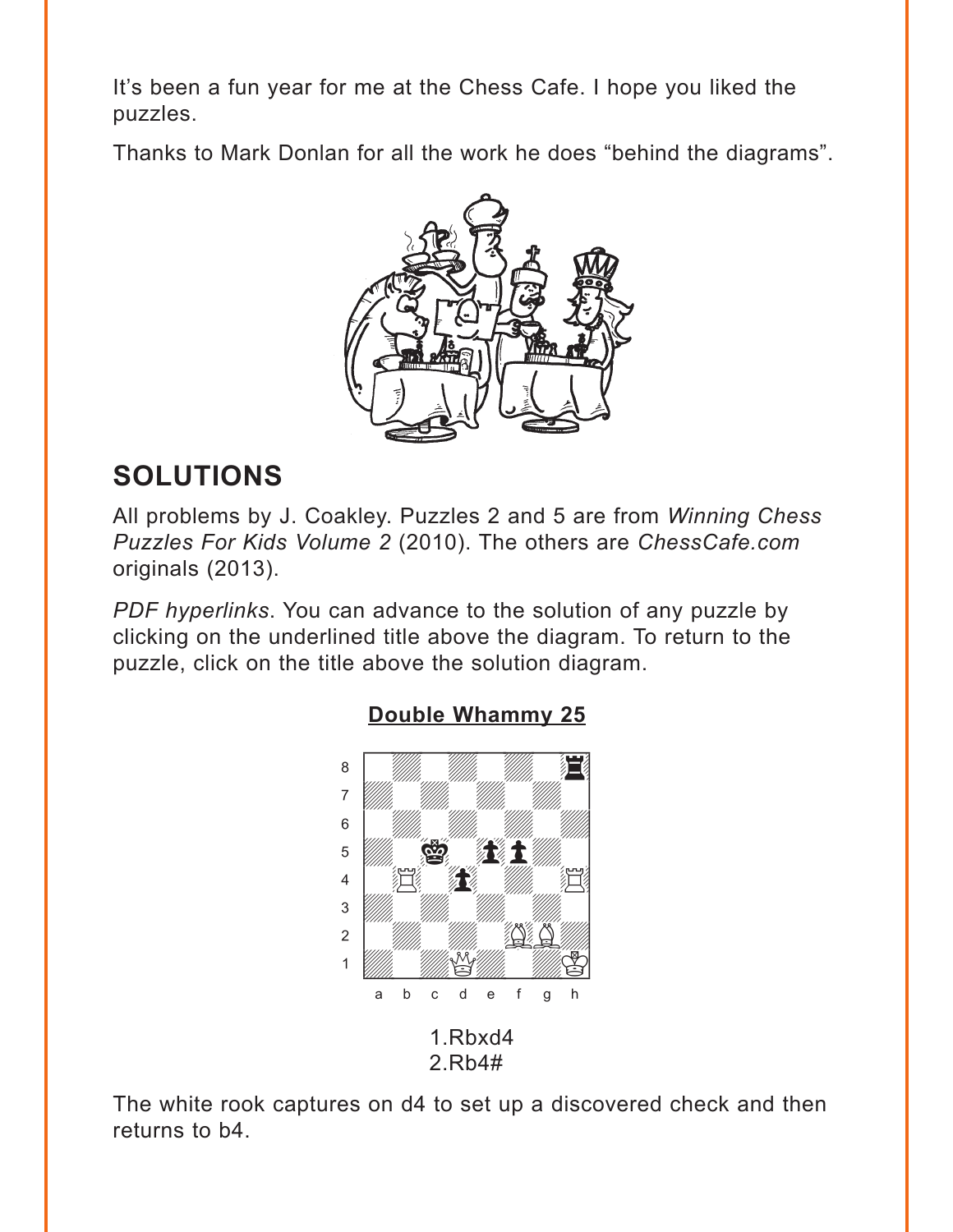### Switcheroo 30

<span id="page-5-0"></span>

The white king joins the attack.

**Triple Loyd 22** 



In part A, Kf1? and Kh3? would both place the black king in an impossible double check.

The problem was composed with the assistance of Caisay 4.0.5, a program by Adrian Storisteanu.

This arrangement of pieces for a triple loyd with KQQR is unique. It can be rotated and reflected to give a total of seven positions. The diagram cannot be reflected left to right (with Ke1) because then there is a dual solution for part C: Kh1 (0-0-0#).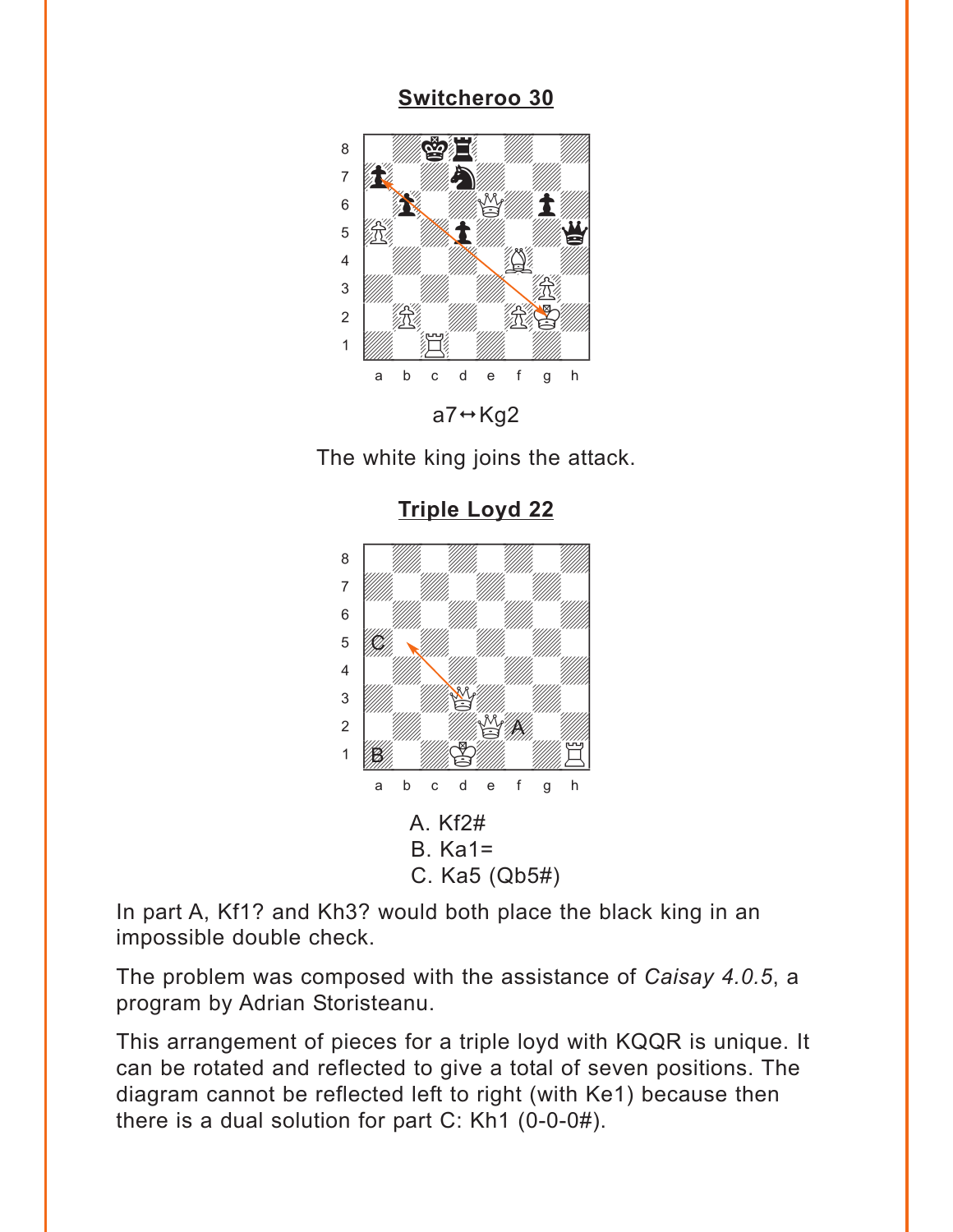### **[Proof Game 19](#page-2-0)**

<span id="page-6-0"></span>

1.Nh3 h5 2.Nf4 Rh6 3.Nxh5 Rf6 4.Nxf6+ Nxf6

Strange moves, but legal.

### **[Construction Task 05a](#page-3-0)**

(no discovered checks)



16 mates in one  $(12Q + 2R + 0B + 2N)$ 

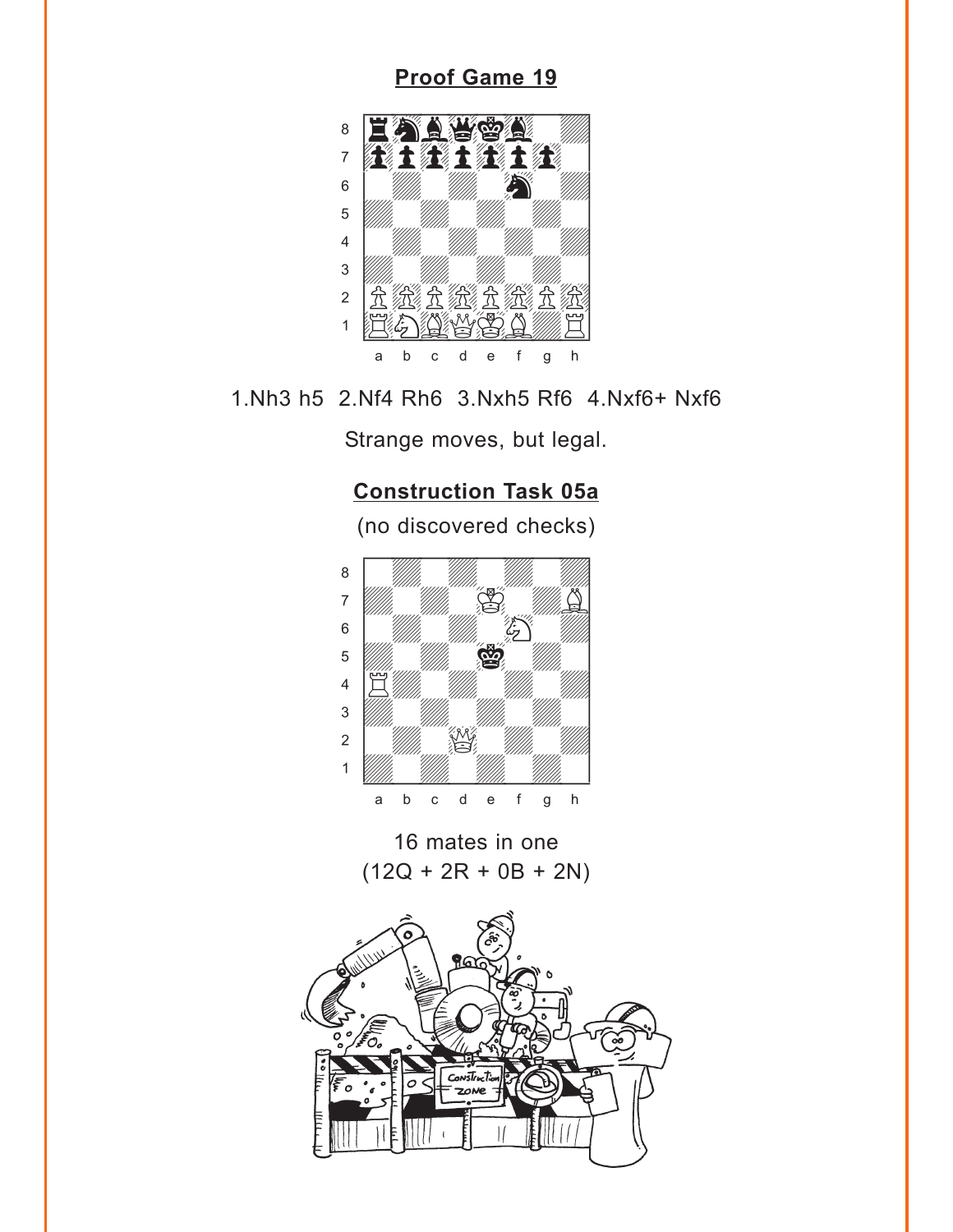**[Construction Task 05b](#page-3-0)**

(with discovered checks)

<span id="page-7-0"></span>

24 mates in one  $(9Q + 13R + 0B + 2N)$ 

Can you beat the current records?

**[Who's the Goof? 19](#page-3-0)**



The black king is the goof.

There is no sequence of previous pawn moves by White which would allow the black king to reach f2. The white pawns have always controlled the entire 3rd rank.

Other features in the position can be legally explained.

White is in check. The last move was ...h6xg5#.